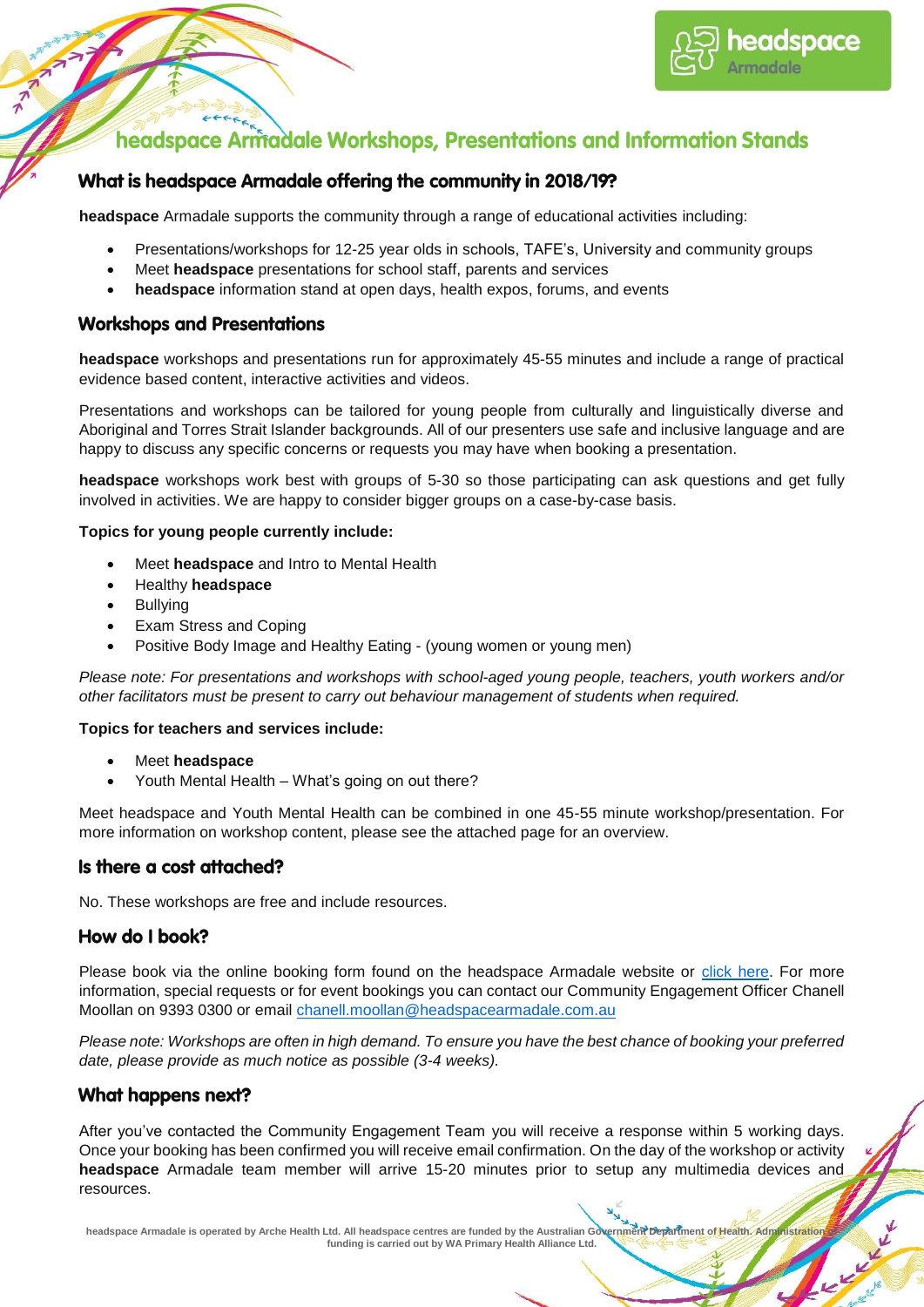

## Presentation and Workshops for Young People: Content Overview

#### **Meet headspace and Intro to Mental Health**

- Introduction to the **headspace** service, eheadspace and **headspace** online resources
- How **headspace** can help, how to refer and what to expect at a centre
- Introduction to mental health and wellbeing including myth busting activity
- Tips for a healthy **headspace**

 $6533$ 

- What to do if you aren't okay
- What to do if a friend isn't okay
- This includes videos: *["Mental Health and You"](https://www.youtube.com/watch?v=gtUGVzEUy5A&t=6s) and ["Tips for Healthy](https://www.youtube.com/watch?v=RKRC4830aao) Headspace"*

#### **Healthy headspace**

- Introduction to the **headspace** service, eheadspace and **headspace** online resources
- Brief intro to mental health
- Explores positive coping strategies, and common ways to de-stress and tips for a healthy headspace
- An opportunity for young people to explore and share positive habits they already have
- What to do if you aren't okay
- Meditation activity
- This includes videos: *["Tips for Healthy](https://www.youtube.com/watch?v=RKRC4830aao) Headspace"*

#### **Bullvina**

- Different types of bullying, the role of a bystander, why people bully, case study and effects of bullying
- Cyberbullying
- What to do if you are being bullied and where to get support
- Bullying response plan activity
- How to support someone being bullied
- Videos included

#### **Exam Stress and Coping**

- A brief introduction to **headspace** and **headspace** services
- Introduction to stress and the effects on the mind and body
- Coping strategies and looking after yourself around exam time
- Practical ideas and study tips
- What to do if you aren't okay

#### **Positive Body Image and Healthy Eating**

- What is body image and what causes body dissatisfaction
- Brief overview of eating disorders
- What to do if you're not okay
- Healthy eating using the Australian Guide to Healthy Eating
- Identifying junk science such fad diets and nutrition claims (15 years +)
- A range of male or female specific videos including: ["dove evolution",](https://www.youtube.com/watch?v=iYhCn0jf46U) ["dove campaign for real beauty](dove%20campaign%20for%20real%20beauty%20(male%20version))  [\(male version\)"](dove%20campaign%20for%20real%20beauty%20(male%20version)) and more.